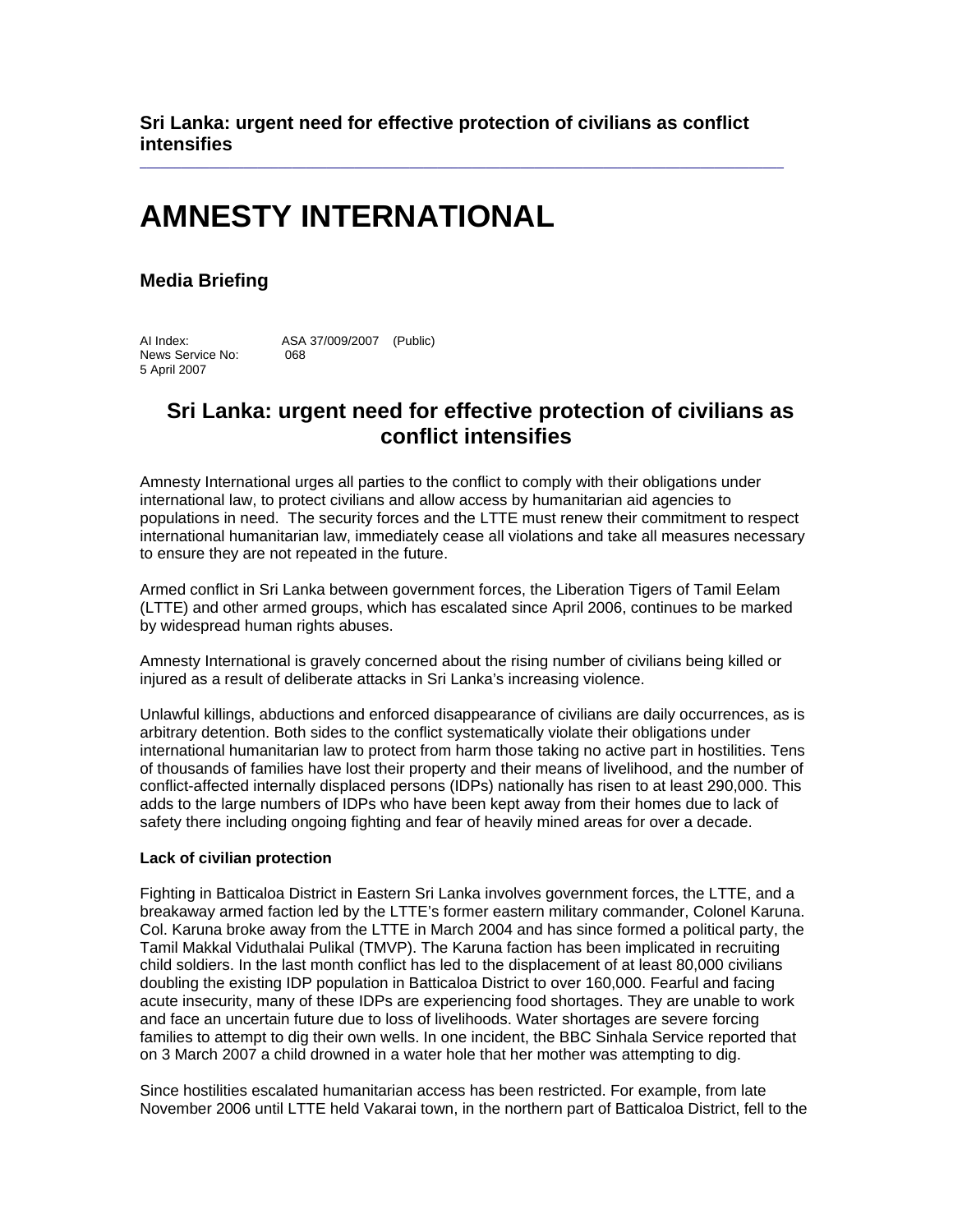Sri Lankan army offensive on 19 January UN agencies and the ICRC had only very limited access to both the area and civilians, while the Tamil Rehabilitation Organisation was unable to re-supply its aid workers on the ground appropriately to deal with civilian needs due to government imposed restrictions on bringing aid into LTTE controlled areas.

Aid agencies report that prior to the latest military offensive in March, the government as well as the LTTE severely restricted access to Batticaloa District and other conflict areas under their control, leaving tens of thousands of new IDPs, and large numbers of other affected populations, without adequate international protection and access to humanitarian assistance.

In this context civilians are at grave risk of being caught up in apparently indiscriminate artillery bombardments by both sides, or subjected to deliberate reprisal killings.

Recent incidents illustrating the continuing threat include:

Two children and two women were among eight civilians killed on 2 March 2007 in artillery bombardments in Sittandi and Murakottanchenai in Batticaloa. Eighteen others were wounded. A witness reported, "we were just sharing the food out, getting ready for the dinner. A shell fell into the house. My nephew was killed instantly. My daughter was hurt. We carried her to Murakkottanchenai. We stopped an ambulance on the road and took her to hospital".<sup>1</sup> At least 16 civilians were killed in an explosion on a bus in the eastern district of Ampara on 2 April 2007. This was a suicide bombing reportedly by the LTTE followed a weekend of violence in which six tsunami reconstruction workers were allegedly shot dead by the LTTE.

Newly displaced persons living in camps in government-controlled areas of Batticaloa District report that armed men, reportedly wearing the uniforms of the Karuna faction, are infiltrating the camps, roaming them and even taking over the distribution of relief goods. Cases of abductions of IDPs have also been reported. In one incident, a 15-year-old boy was reportedly approached on 9 March 2007 by a white van as he waited for a bus at a temple near an IDP camp. Armed men tried to pull him into the van, but his struggling and screams attracted a crowd and the abductors fled. A witness said members of the Sri Lankan army observed the incident, but did not step in to help the boy. $<sup>2</sup>$ </sup>

#### **Political killings: addressing a climate of impunity?**

Both sides to the conflict have committed violations of international humanitarian law and human rights abuses. The LTTE has reportedly been responsible for numerous political killings and indiscriminate bomb attacks, and continues to forcibly recruit child soldiers. The group has prevented civilians from fleeing areas of combat in the north and east. Government forces have also failed to respect international humanitarian law, reportedly engaging in attacks in which civilians were killed. Government security personnel have also been implicated in extrajudicial executions.

Humanitarian workers have been targeted by unidentified gunmen. In one example which contributed to a continuing climate of fear, 17 Action Contre La Faime (ACF) workers were killed in an execution-style attack in Muttur District in August 2006. According to the Consortium of Humanitarian Agencies (CHA), since 2006 more than 2,000 relief workers have left the North and Eastern provinces due to the killings and frequent abductions.

Amid concerns that failures to effectively investigate and bring to justice those responsible for political killings risked entrenching a climate of impunity, the Government of Sri Lanka established a Commission of Inquiry (COI) and Group of Eminent Persons (IIGEP) in September 2006.

Amnesty International does not believe that an independent group of eminent persons observing an essentially national inquiry can serve as a substitute for the independence, real and perceived, of the Commission of Inquiry itself. Amnesty International therefore called on the President of Sri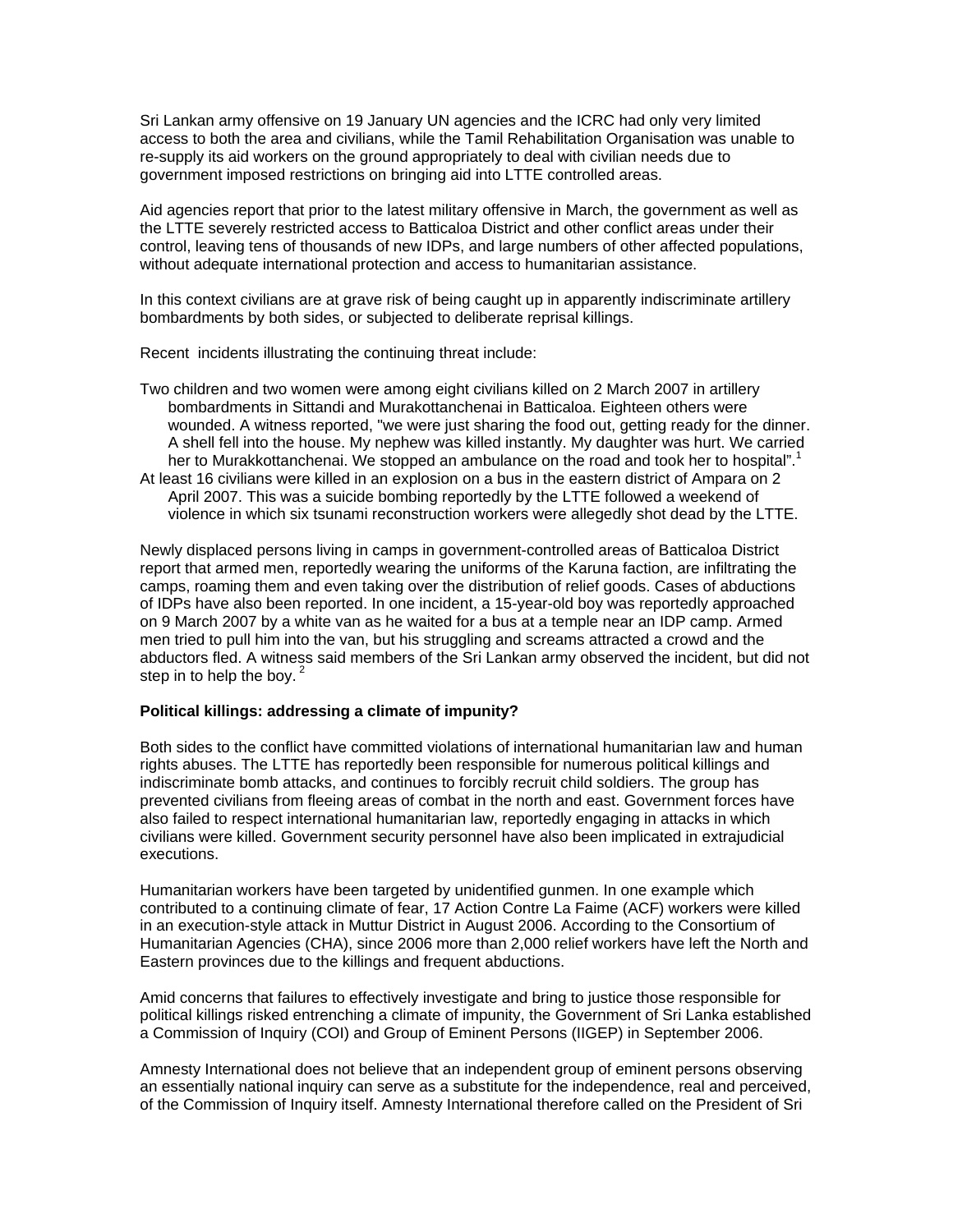Lanka to add independent, impartial and competent international experts to the proposed CoI and take other steps to ensure consultation with civil society in developing its work, access to relevant materials and persons, protection of witnesses appearing before it and that the CoI's recommendations are carefully considered with a view to their full implementation.

Amnesty believes that unless these requirements are met the CoI would not be able to function as an investigative body that would address violations of international law in a meaningful way, as required by international standards.

In addition, existing national human rights monitoring and investigative mechanisms, such as the Human Rights Commission of Sri Lanka, do not presently have the capacity to deal with large scale human rights violations. Sri Lanka's Human Rights Commission says hundreds of people have 'disappeared' so far this year, on top of 1,000 last year.

At the international level, Sri Lanka has 5749 outstanding cases being reviewed by the UN Working Group on Enforced and Involuntary Disappearances, several hundred of which have been reported since the beginning of 2006.

#### **The need for international human rights monitors**

The organisation believes there is an urgent need for human rights monitors on the ground to enhance civilian protection. The role of an international human rights monitoring presence is to conduct and make public systematic reporting to national and international bodies; report to a neutral body on a periodic and systematic basis and issue public reports. This is necessary due to the failure of domestic remedies for human rights violations – whether committed by the government, the LTTE, or other armed groups.

The aim of monitoring would be to address all serious violations of human rights, including extrajudicial executions and enforced disappearances, and all breaches of international humanitarian law whether committed by government forces, the LTTE, the Karuna Group, or any other armed group or individuals operating on their behalf. Monitoring would consist of documenting and investigating the increasing number of abuses committed by the Sri Lankan security forces, LTTE and other armed groups; publicizing their findings and identifying the perpetrators so they can be brought to justice.

Amnesty International believes it is for the Government of Sri Lanka and other parties to the conflict to tailor to the Sri Lankan context an appropriate model. However, any model of international human rights monitoring must be founded on key principles including independence and impartiality; accountability and transparency nationally and internationally; a field presence in all key regions of the country and a victim/witness centred approach, including confidentiality and privacy. Monitoring will only be effective if adequately resourced and staffed by experienced and competent international investigators. An effective witness protection programme is key to the success of monitoring. A step forward could be the establishment of an OCHCR Office in Colombo along the lines suggested by UN High Commissioner for Human Rights.  $4$ 

Given the gravity of the human rights situation Amnesty International urges the Sri Lankan government to strengthen civilian protection and invite international human rights monitors to the country immediately.

#### **Notes**

1. BBC Sinhala Service 03/04/2007

2. "Sri Lanka: Armed groups infiltrating refugee camps", Amnesty International Press Release, ASA 37/007/2007

3.. See Amnesty International, Observations on a Proposed Commission of Inquiry and International Independent Group of Eminent Persons, AI Index: ASA 37/030/2006, 17 November 2006